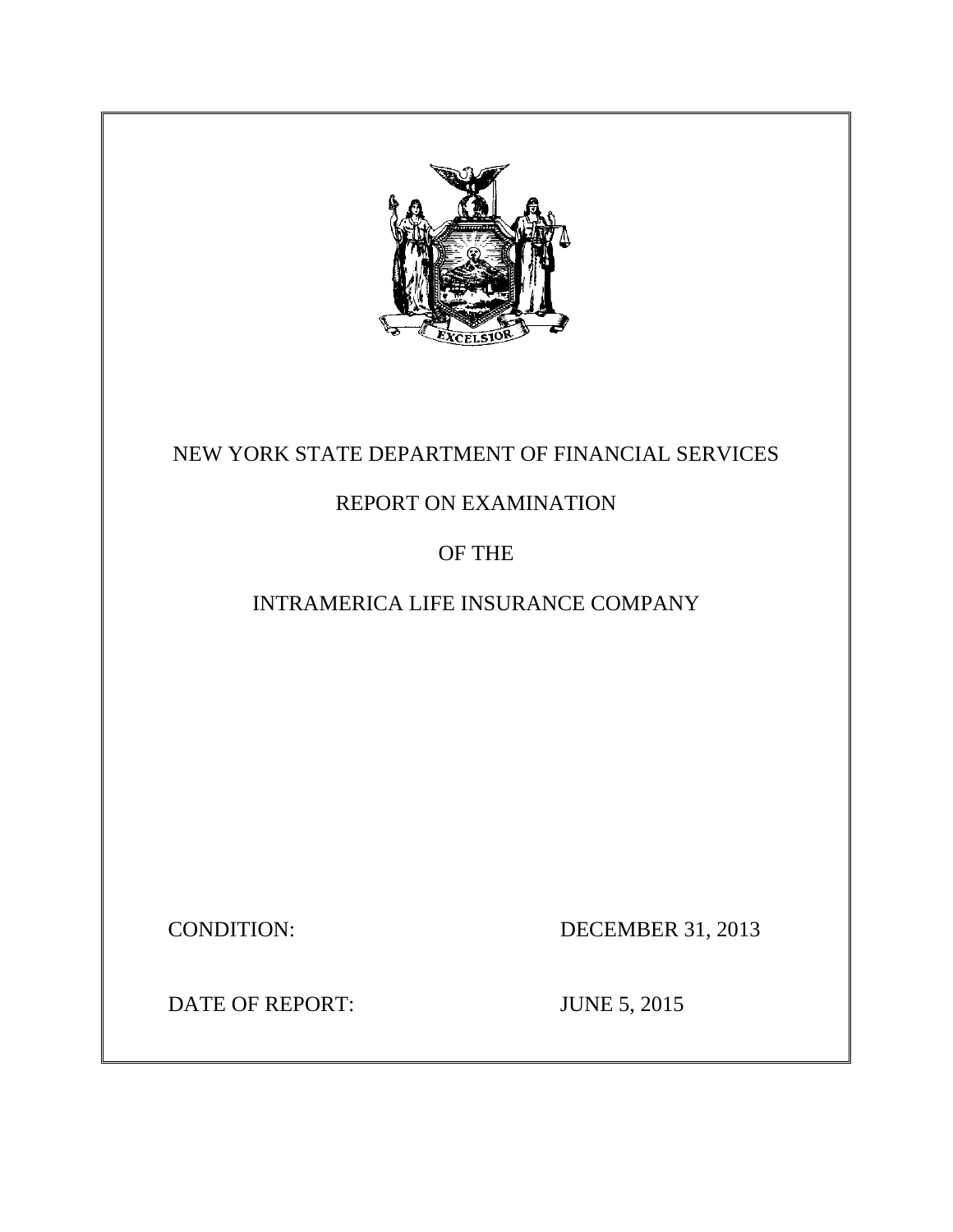### NEW YORK STATE DEPARTMENT OF FINANCIAL SERVICES

### REPORT ON EXAMINATION

## OF THE

### INTRAMERCA LIFE INSURANCE COMPANY

AS OF

DECEMBER 31, 2013

DATE OF REPORT: JUNE 5, 2015

EXAMINER: DONALD W SIROIS, CFE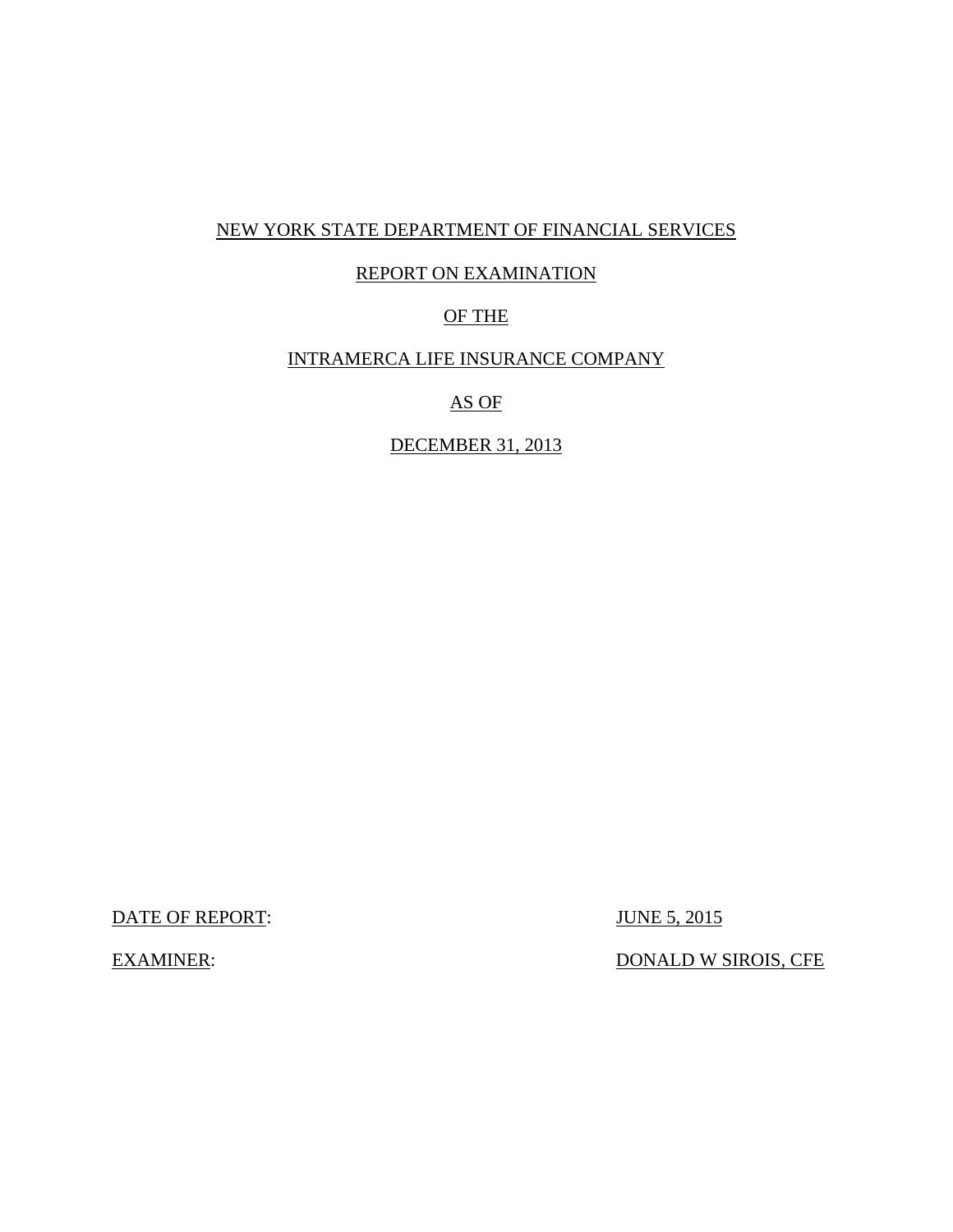## TABLE OF CONTENTS

| <b>ITEM</b> |                                     | PAGE NO.       |
|-------------|-------------------------------------|----------------|
| 1.          | Scope of examination                | $\overline{2}$ |
| 2.          | Description of Company              | 4              |
|             | A. History                          | 4              |
|             | B. Holding company                  | 4              |
|             | C. Organizational chart             | 5              |
|             | D. Service agreements               | 5              |
|             | E. Management                       | 7              |
| 3.          | Territory and plan of operations    | 9              |
|             | A. Statutory and special deposits   | 9              |
|             | <b>B.</b> Direct operations         | 9              |
|             | C. Reinsurance                      | 9              |
| 4.          | Significant operating results       | 10             |
| 5.          | <b>Financial Statements</b>         | 11             |
|             | A. Independent accountants          | 11             |
|             | <b>B.</b> Net admitted assets       | 12             |
|             | C. Liabilities, capital and surplus | 12             |
|             | D. Condensed Summary of Operations  | 13             |
|             | E. Capital and surplus account      | 14             |
|             |                                     |                |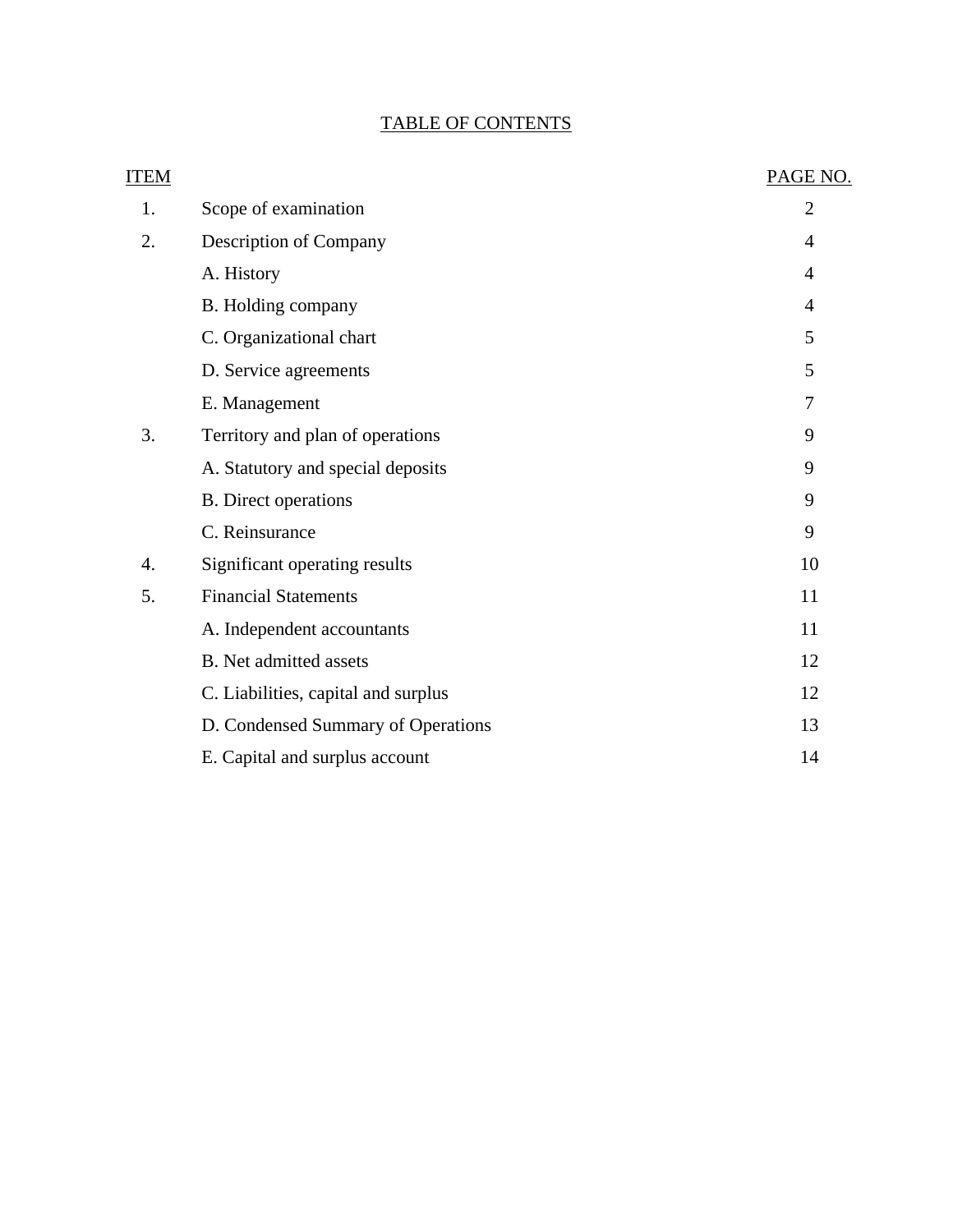

Andrew M. Cuomo Benjamin M. Lawsky Governor Superintendent Superintendent

June 5, 2015

Honorable Benjamin M. Lawsky Superintendent of Financial Services New York, New York 10004

Sir:

In accordance with instructions contained in Appointment No. 31101, dated January 21, 2015 and annexed hereto, an examination has been made into the condition and affairs of Intramerica Life Insurance Company, hereinafter referred to as "the Company," at the administrative office of the Company's parent, Allstate Life Insurance Company ("ALIC"), located at 2775 Sanders Road, Northbrook, Illinois 60062. The Company's home office is located at 100 Motor Parkway, Hauppauge, New York 11788.

Wherever "Department" appears in this report, it refers to the New York State Department of Financial Services.

The report indicating the results of this examination is respectfully submitted.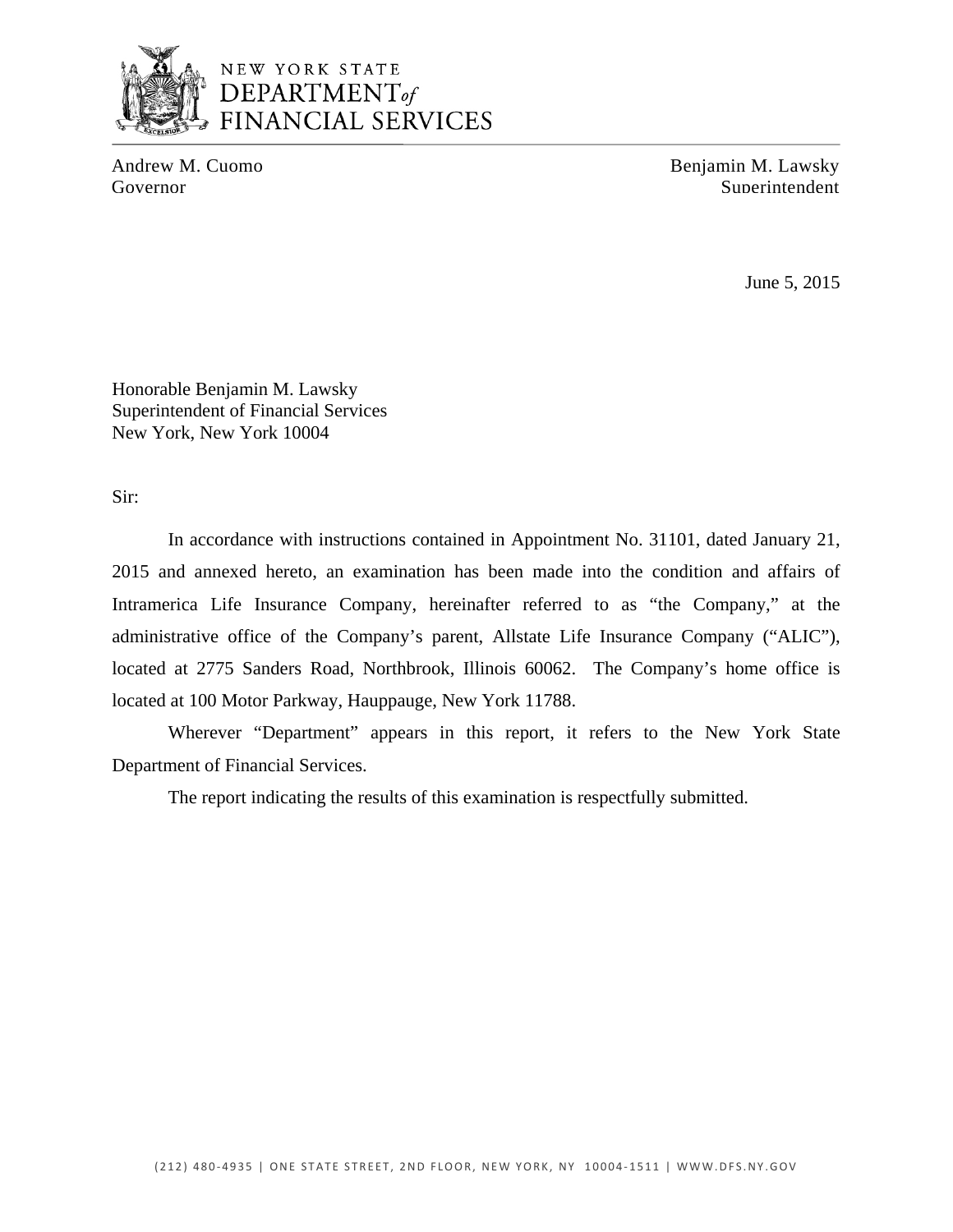### 1. SCOPE OF EXAMINATION

<span id="page-4-0"></span>The examination of the Company was a full scope examination as defined in the *NAIC Financial Condition Examiners Handbook, 2014 Edition* ("Handbook")*.* The examination covers the five-year period from January 1, 2009 to December 31 2013. The examination was conducted observing the guidelines and procedures in the Handbook and, where deemed appropriate by the examiner, transactions occurring subsequent to December 31, 2013 but prior to the date of this report (i.e., the completion date of the examination) were also reviewed.

The examination was conducted on a risk focused basis in accordance with the provisions of the Handbook published by the National Association of Insurance Commissioners ("NAIC"). The Handbook guidance provides for the establishment of an examination plan based on the examiner's assessment of risk in the insurer's operations and utilizing that evaluation in formulating the nature and extent of the examination. The examiner planned and performed the examination to evaluate the current financial condition as well as identify prospective risks that may threaten the future solvency of the insurer. The examiner identified key processes, assessed the risks within those processes and evaluated the internal control systems and procedures used to mitigate those risks. The examination also included assessing the principles used and significant estimates made by management, evaluating the overall financial statement presentation, and determining management's compliance with New York statutes and Department guidelines, Statutory Accounting Principles as adopted by the Department, and annual statement instructions.

Information about the Company's organizational structure, business approach and control environment were utilized to develop the examination approach. The Company's risks and management activities were evaluated incorporating the NAIC's nine branded risk categories. These categories are as follows:

- Pricing/Underwriting
- Reserving
- Operational
- Strategic
- **Credit**
- Market
- Liquidity
- Legal
- Reputational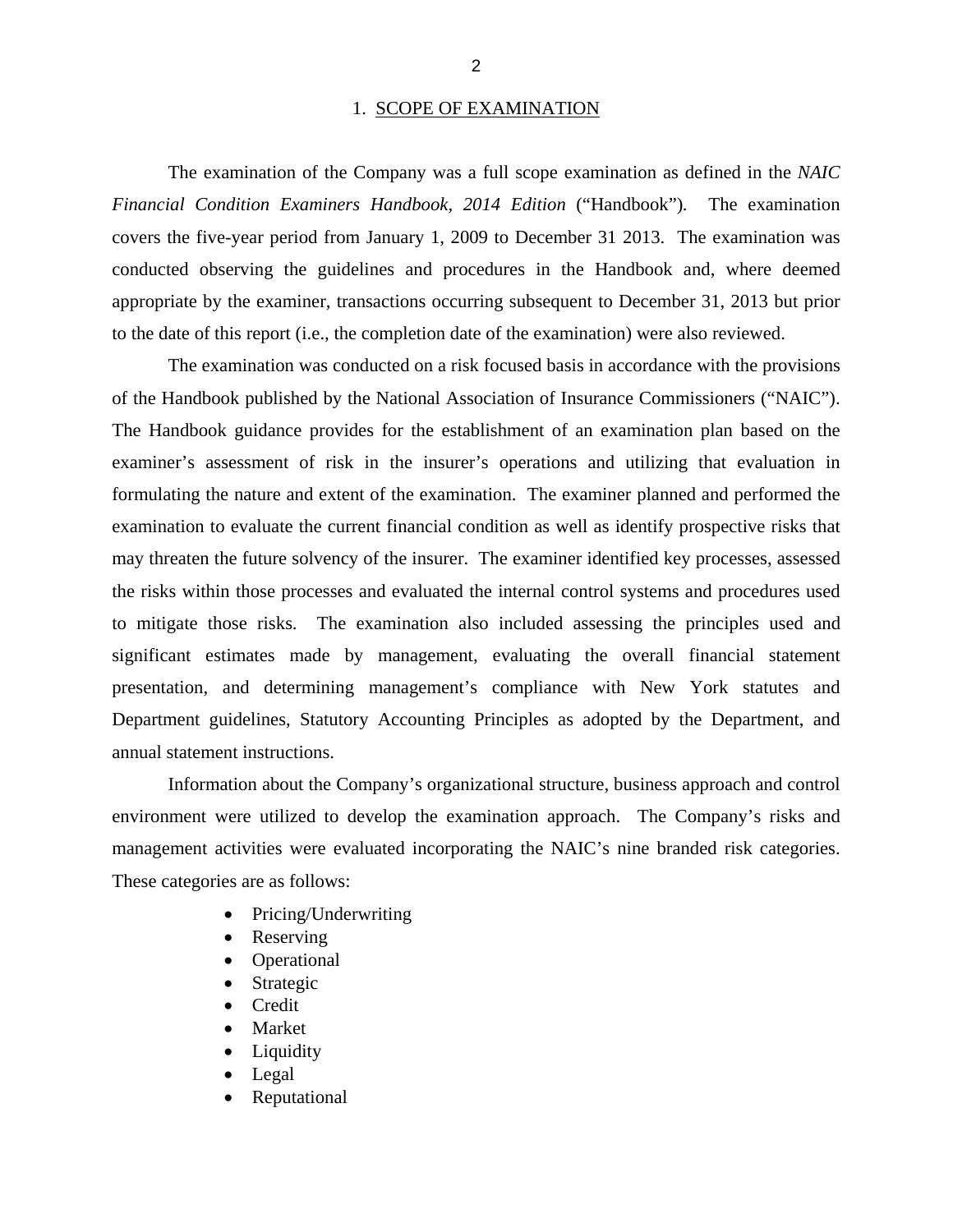The Company was audited annually, for the years 2009 through 2013, by the accounting firm of Deloitte & Touché, LLP. The Company received an unqualified opinion in all years. Certain audit workpapers of the accounting firm were reviewed and relied upon in conjunction with this examination. The Allstate Corporation ("Allcorp"), the Company's ultimate parent, has an internal audit department and a separate internal control department which was given the task of assessing the internal control structure and compliance with the Sarbanes-Oxley Act of 2002 ("SOX"). Where applicable, SOX workpapers and reports were reviewed and portions were relied upon for this examination.

The examiner reviewed the prior report on examination which did not contain any violations, recommendations or comments.

This report on examination is confined to financial statements and comments on those matters which involve departure from laws, regulations or rules, or which require explanation or description.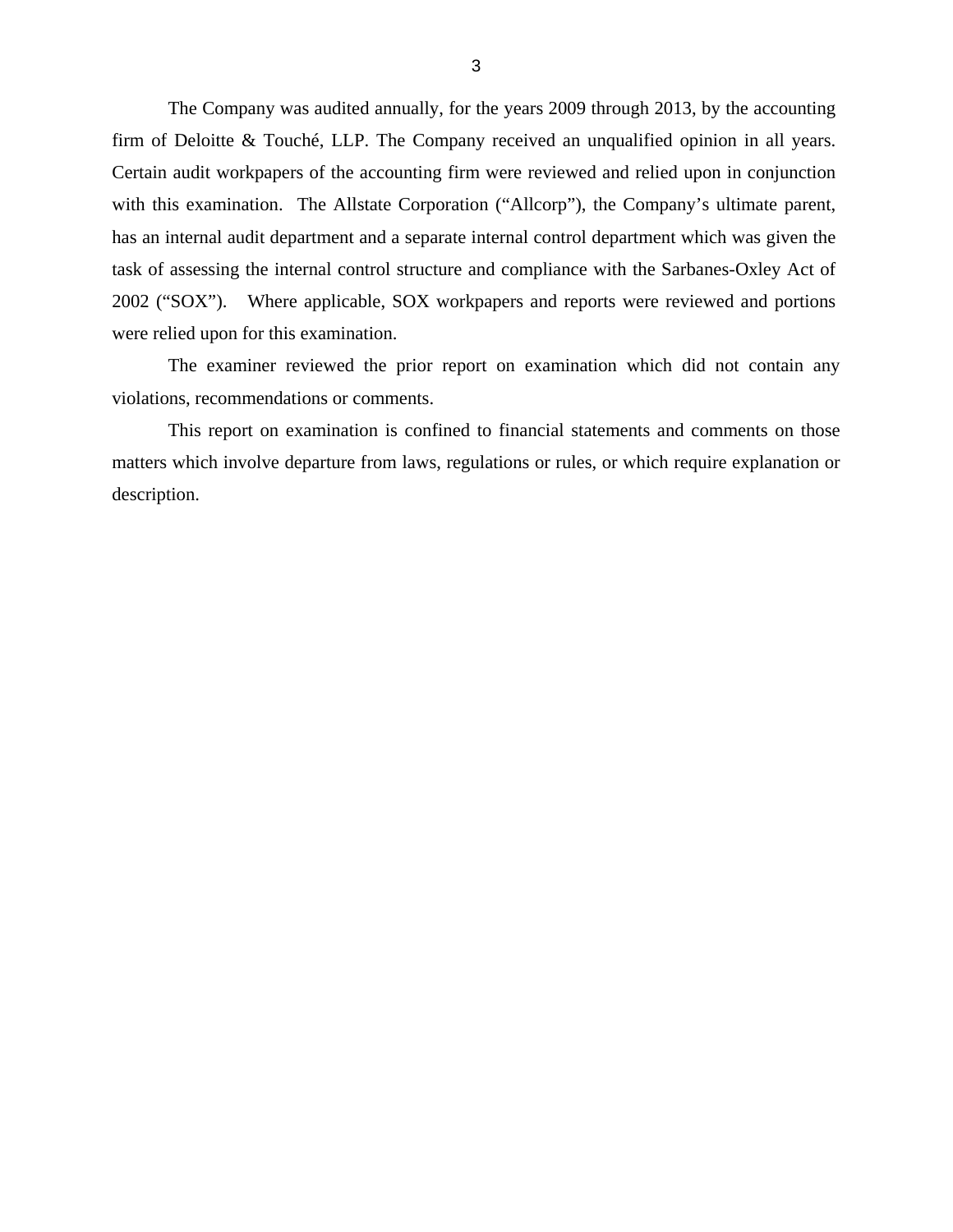#### 2. DESCRIPTION OF COMPANY

### <span id="page-6-0"></span>A. History

The Company was incorporated as a stock life insurance company under the laws of New York in 1965, and was licensed in March 1966. Initial resources of \$2,800,000, consisting of common capital stock of \$600,000 and paid in and contributed surplus of \$2,200,000, were provided through the sale of 300,000 shares of common stock (with a par value of \$2 each) for \$9.33 per share. In 1982, the par value was increased to \$5 per share; thereby increasing capital to \$1,500,000 with \$900,000 transferred from paid in surplus. In 1984, par value was increased to \$7 per share; increasing capital to \$2,100,000 with \$600,000 transferred from paid in surplus.

At inception, the Company was a wholly owned subsidiary of Intramerica Life Corporation of New York. On June 30, 1968, Intramerica Life Corporation of New York was merged into Colonial Penn Group, Inc. ("Colonial").

On December 31, 1985, the Department approved the acquisition of Colonial and the Company by FPL Group Capital, Inc. ("FPL").

In April 1991, FPL and Leucadia National Corporation ("Leucadia") entered into a stock purchase agreement in which Leucadia purchased all of the outstanding stock of Colonial. Pursuant to the terms of the agreement, Leucadia assigned to its wholly owned subsidiary, Charter National Life Insurance Company ("Charter"), its rights and obligations under the purchase agreement. In August 1991, Charter acquired all the outstanding stock of Colonial.

As part of the Department approval of Charter's acquisition of Colonial and the Company, Charter agreed to merge or sell its wholly owned New York subsidiary, First Charter Life Insurance Company ("First Charter"). The Company and First Charter were merged as of November 1, 1992, and retained the name Intramerica Life Insurance Company.

On July 1, 1999, ALIC acquired all of the outstanding shares of the Company at \$7 per share.

### B. Holding Company

The Company is a wholly owned subsidiary of ALIC, an Illinois insurance company. ALIC is in turn a wholly owned subsidiary of Allstate Insurance Company ("AIC"), an Illinois insurance company. The ultimate parent of the Company is "Allcorp", a Delaware domiciled corporation.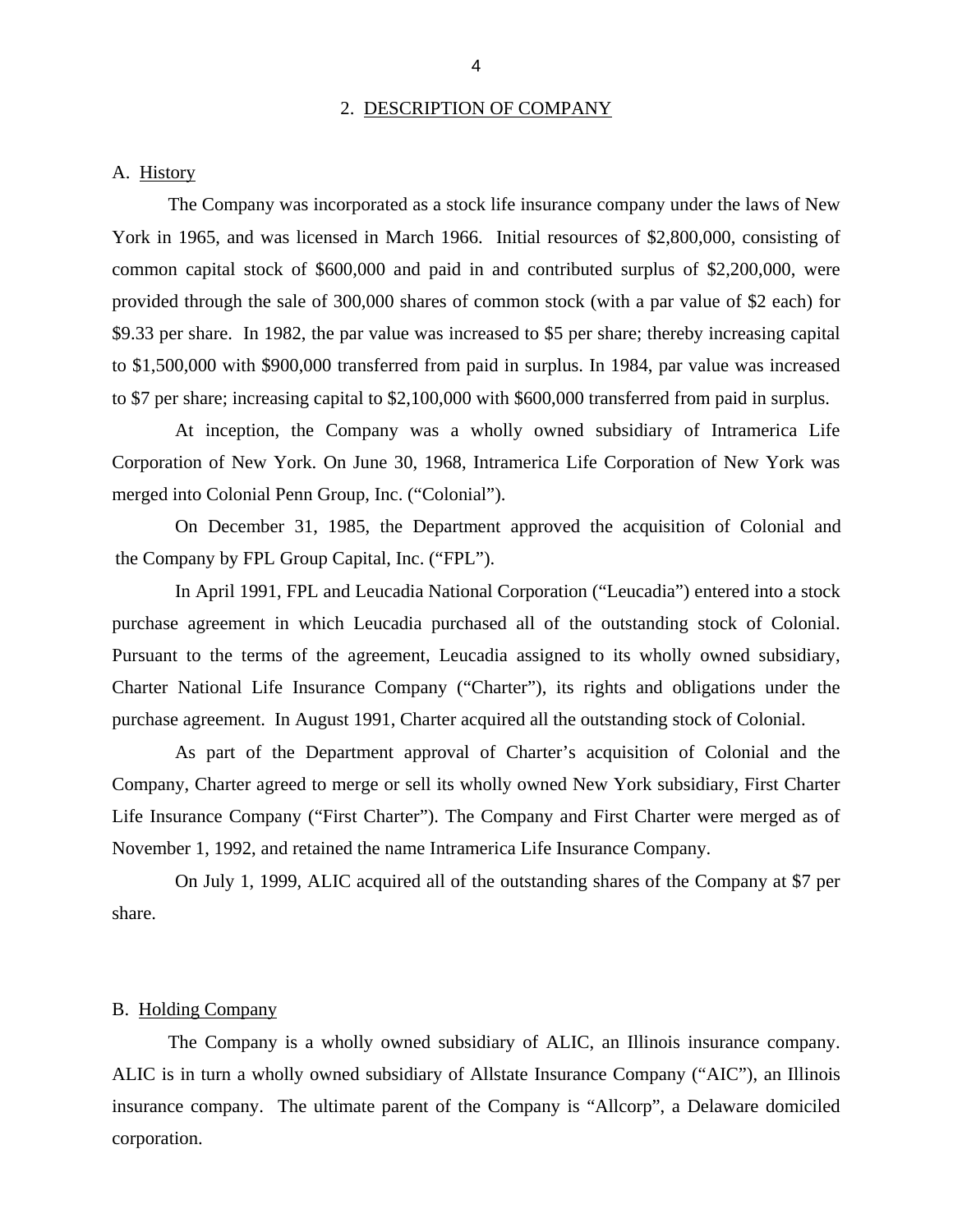### <span id="page-7-0"></span>C. Organizational Chart

An organization chart reflecting the relationship between the Company and significant entities in its holding company system as of December 31, 2013 follows:



### D. Service Agreements

The Company had 2 service agreements in effect with affiliates during the examination period.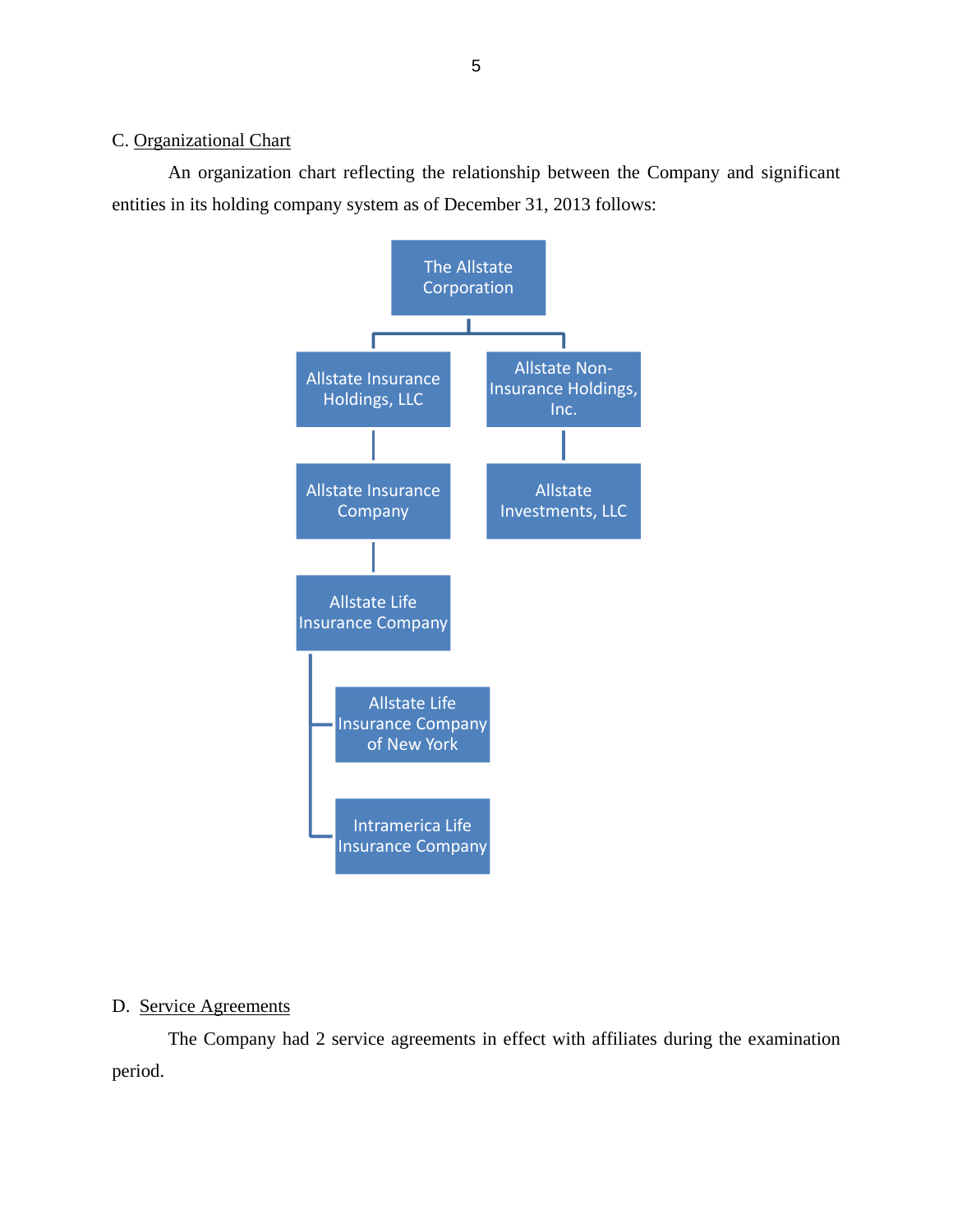| Type of<br>Agreement<br>and Department<br>File Number                                                  | Effective<br>Date | Provider $(s)$ of<br>Service(s)           | Recipient(s)<br>of Service $(s)$                                              | Specific Service(s)<br>Covered                                                                                                                                                                                                                                                                                      | Income/<br>$(Express)*For$<br>Each Year of the<br>Examination                               |
|--------------------------------------------------------------------------------------------------------|-------------------|-------------------------------------------|-------------------------------------------------------------------------------|---------------------------------------------------------------------------------------------------------------------------------------------------------------------------------------------------------------------------------------------------------------------------------------------------------------------|---------------------------------------------------------------------------------------------|
| Investment<br>Advisory<br>Agreement<br>(Department<br>File No. 26567)                                  | 07/01/1999        | <b>AIC</b>                                | The<br>Company                                                                | Investment advisory<br>and management<br>services.                                                                                                                                                                                                                                                                  | 2009 \$(14,795)<br>2010 \$(13,834)<br>2011 \$ (9,578)<br>2012 \$(18,363)<br>2013 \$(18,484) |
| Assignment $\&$<br>Assumption<br>Agreement                                                             | 01/01/2002        | Allstate<br>Investments,<br>$LLC$ ("AI")  |                                                                               | AI will assume all of<br>AIC's rights, title<br>and interest in the<br><b>Investment Advisory</b><br>Agreement.                                                                                                                                                                                                     |                                                                                             |
| Amended and<br>Restated<br>Service and<br>Expense<br>Agreement<br>(Department<br>File No. 32569)       | 03/01/2005        | AIC, Allcorp<br>and certain<br>affiliates | The<br>Company                                                                | A variety of services<br>including marketing,<br>claims,<br>underwriting,<br>policyholder<br>services, cost<br>sharing and<br>allocation of<br>operating expenses<br>among the parties.                                                                                                                             | 2009 \$(32,435)<br>2010 \$(27,133)<br>2011 \$(26,453)<br>2012 \$(41,045)<br>2013 \$(41,483) |
| New York<br>Insurer<br>Supplement to<br>Amended and<br>Restated<br>Service and<br>Expense<br>Agreement | 03/05/2005        | AIC and<br>Allcorp                        | The<br>Company<br>and Allstate<br>Life<br>Insurance<br>Company of<br>New York | Agreement is<br>applicable solely as<br>to services and<br>facilities provided to<br>the New York<br>Insurers hereunder<br>in order to conform<br>to requirements and<br>restrictions of the<br>New York Insurance<br>Law that are<br>applicable to the<br>New York Insurers<br>and not to the other<br>Affiliates. |                                                                                             |
| Amendment #1<br>(Department<br>File No. 43412)                                                         | 01/02/2009        |                                           |                                                                               | The amendment<br>reflects certain<br>operational changes<br>and other matters.                                                                                                                                                                                                                                      |                                                                                             |

\*Amount of Income or (Expenses) Incurred by the Company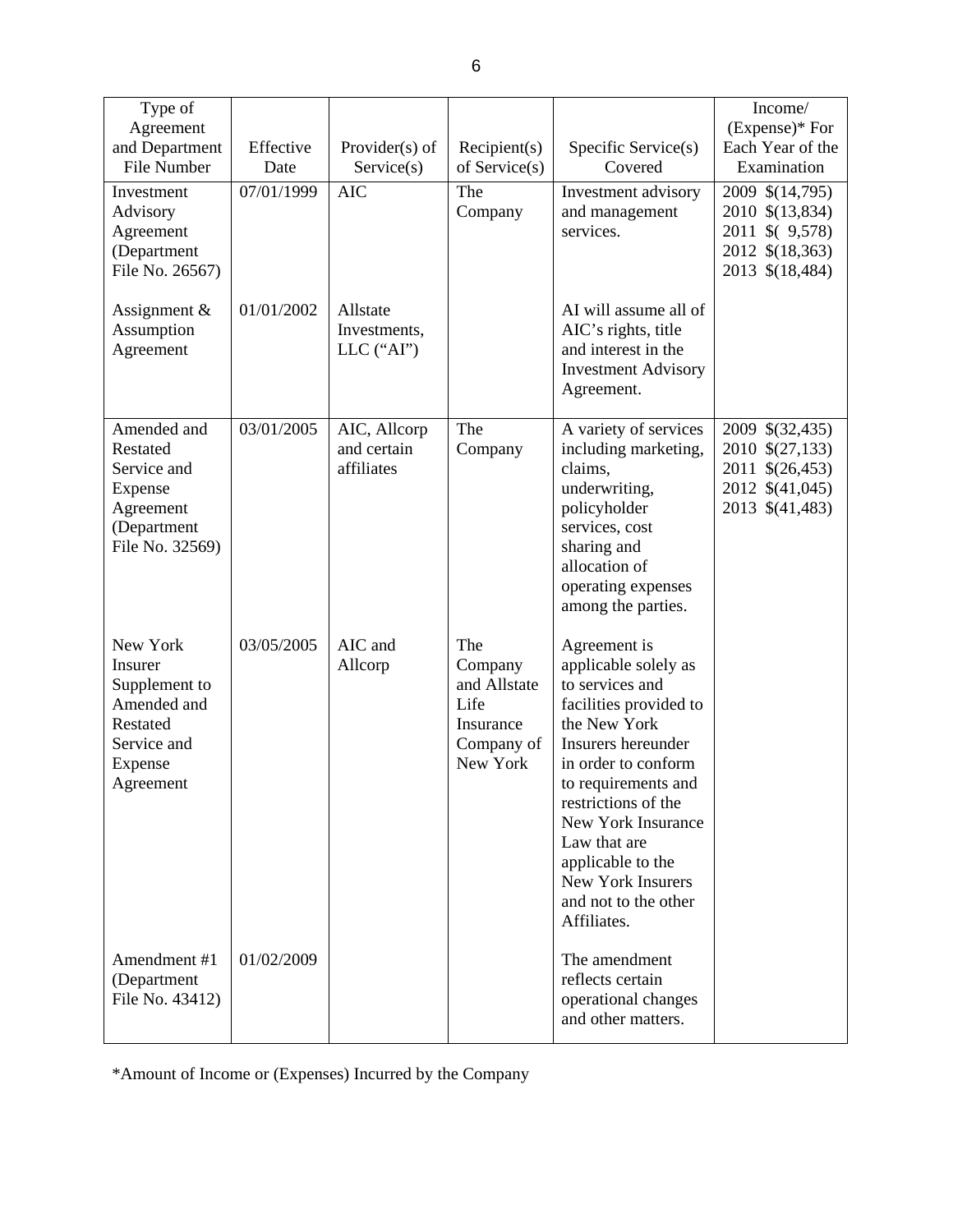### E. Management

The Company filed an amendment with the Department for the purpose of reducing the required number of directors in its by-laws. The amendment was approved on July 2, 2010. The Company's amended by-laws provide that the board of directors shall be comprised of not less than seven and not more than 13 directors. Directors are elected at each annual meeting of the shareholders and each director holds office until the next annual meeting of shareholders. As of December 31, 2013, the board of directors consisted of eight members. Meetings of the board are held quarterly.

The eight board members and their principal business affiliation, as of December 31,

2013, were as follows:

| <b>Name and Residence</b>                  | <b>Principal Business Affiliation</b>                                                 | Year First<br>Elected |
|--------------------------------------------|---------------------------------------------------------------------------------------|-----------------------|
| Marcia D. Alazraki *<br>Albany, NY         | Attorney<br>Manatt, Phelps & Philips, LLP                                             | 1999                  |
| Dogan Civgin<br>Northfield, IL             | Chairman, President and Chief Executive Officer<br>Intramerica Life Insurance Company | 2012                  |
| Angela K. Fontana<br>Lake Forest, IL       | Vice President, General Counsel and Secretary<br>Intramerica Life Insurance Company   | 2012                  |
| Cleveland Johnson, Jr.*<br>Bay Shore, NY   | Retired<br>Mariga Communication Corporation                                           | 1999                  |
| Wilford J. Kavanaugh<br>Hawthorn Woods, IL | <b>Senior Vice President</b><br>Allstate Life Insurance Company                       | 2012                  |
| Jesse E. Merten<br>Highland Park, IL       | <b>Chief Financial Officer</b><br>Intramerica Life Insurance Company                  | 2012                  |
| John R. Raben, Jr.*<br>Greenwich, CT       | Retired<br><b>JP</b> Morgan Chase                                                     | 1999                  |
| Phyllis Hill Slater*<br>Mt. Sinai, NY      | <b>Chief Executive Officer</b><br>Hill Slater, Inc.                                   | 2002                  |

\* Not affiliated with the Company or any other company in the holding company system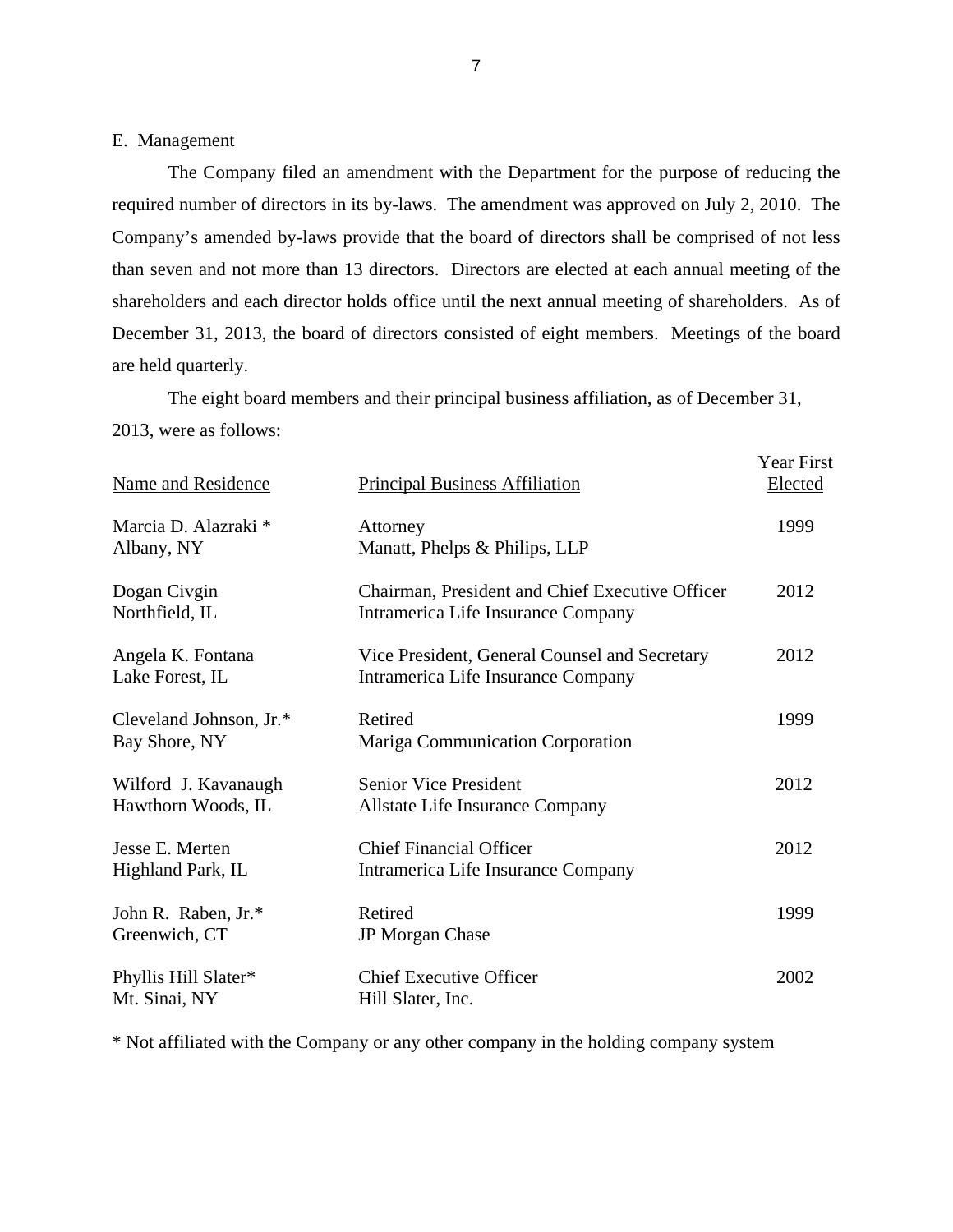Cleveland Johnson, Jr. resigned from the board in April 2014 and was not replaced, lowering the number of directors to seven.

The examiner's review of the minutes of the meetings of the board of directors and its committees indicated that meetings were well attended and that each director attended a majority of meetings.

The following is a listing of the principal officers of the Company as of December 31, 2013:

| Name                                                                                                                              | Title                                                                                                                                                                                                                                                                               |
|-----------------------------------------------------------------------------------------------------------------------------------|-------------------------------------------------------------------------------------------------------------------------------------------------------------------------------------------------------------------------------------------------------------------------------------|
| Dogan Civgin<br>Jesse E. Merten<br>Angela K. Fontana<br>Theresa M. Resnick<br>Judith P. Greffin<br>Samuel H. Pilch<br>Mario Rizzo | President and Chief Executive Officer<br><b>Chief Financial Officer</b><br>Vice President, General Counsel and Secretary<br><b>Appointed Actuary</b><br><b>Executive Vice President</b><br>Senior Group Vice President and Controller<br><b>Treasurer and Senior Vice President</b> |
| Fred Amos                                                                                                                         | Chief Administrative Officer *                                                                                                                                                                                                                                                      |
|                                                                                                                                   |                                                                                                                                                                                                                                                                                     |

\* Designated consumer services officer per Section 216.4(c) of Department Regulation No. 64

In March 2014, Robert W. Birman replaced Fred Amos as Chief Administrative Officer and designated consumer services officer per Section 216.4(c) of Department Regulation No. 64.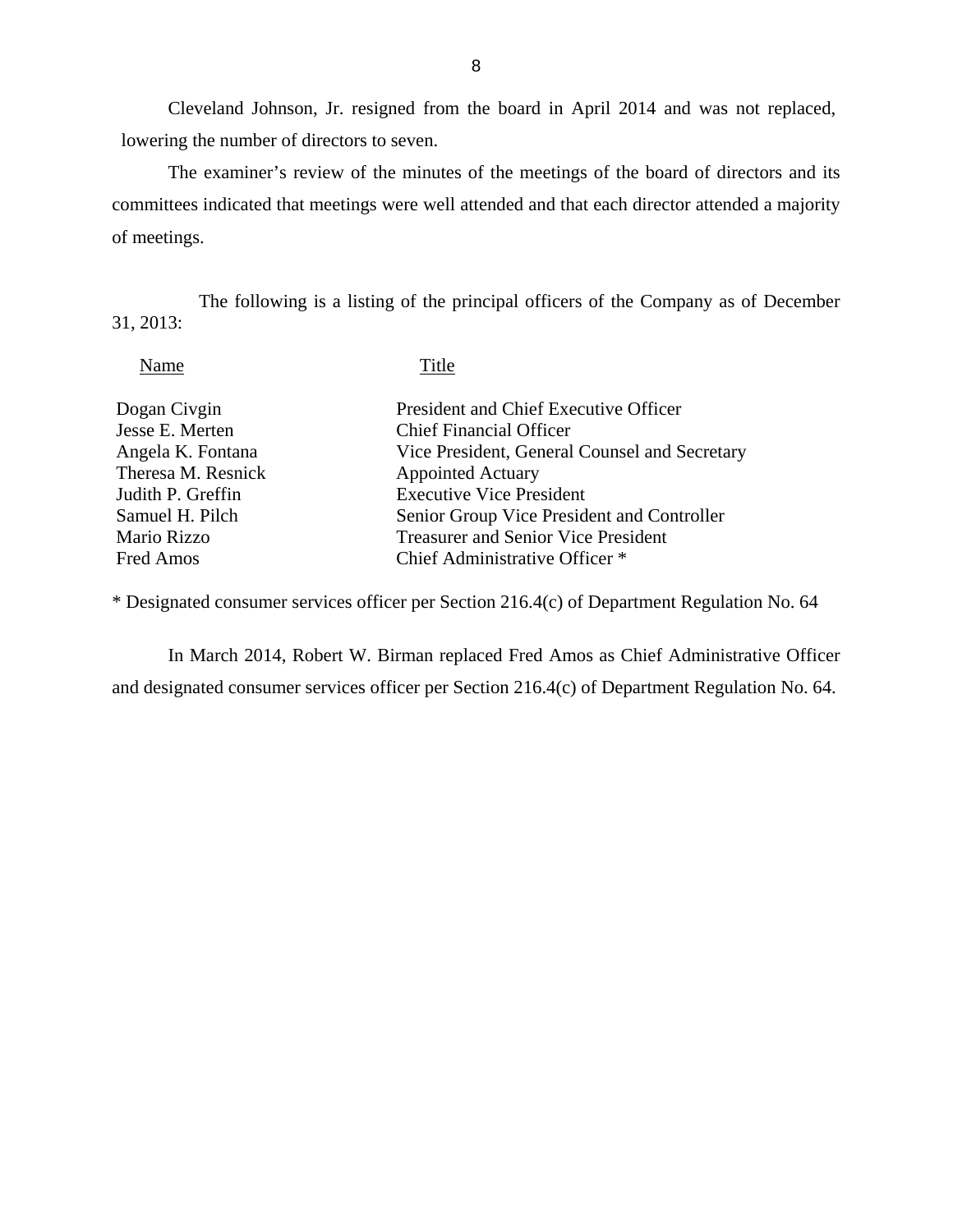#### 3. TERRITORY AND PLAN OF OPERATIONS

<span id="page-11-0"></span>The Company is authorized to write life insurance, annuities and accident and health insurance as defined in paragraphs 1, 2 and 3 of Section 1113(a) of the New York Insurance Law.

The Company is licensed to transact business in 25 states*.* In 2013, 98.5% of premiums were from life business, 1.1% of premiums were from annuity business and 0.4% of premiums were from accident and health business. Premiums were mainly received from New York (72.1%), New Jersey (8.9%), Florida (6.4%) and North Carolina (1.5%).

#### A. Statutory and Special Deposits

As of December 31, 2013, the Company had \$1,750,000 (par value) of United States Treasury Bonds on deposit with the State of New York, its domiciliary state, for the benefit of all policyholders, claimants and creditors of the Company. As reported in Schedule E of the 2013 filed annual statement, additional deposits of \$750,000 (par value) are being held by the States of Arkansas (\$100,000 par value), Massachusetts (\$100,000 par value), New Mexico (\$150,000 par value) and North Carolina (\$400,000 par value).

### B. Direct Operations

The Company was a direct writer of life and health insurance and fixed annuities which have been 100% ceded to Colonial Penn Life Insurance Company and Bankers Conseco Life Insurance Company. The Company also wrote variable annuities through Scudder Kemper Investments, Inc. Since May 2000, the Company has not issued any new policies and is currently in run-off.

#### C. Reinsurance

 annuity business on a coinsurance basis. Reinsurance is provided on an indemnity basis. The As of December 31, 2013, the Company had reinsurance treaties in effect with one authorized company. The Company cedes 100% of its life, accident and health, and fixed total face amount of life insurance ceded as of December 31, 2013, was \$15,107,934 which represents 100% of the total face amount of life insurance in force.

The Company did not assume any insurance business during the period under examination.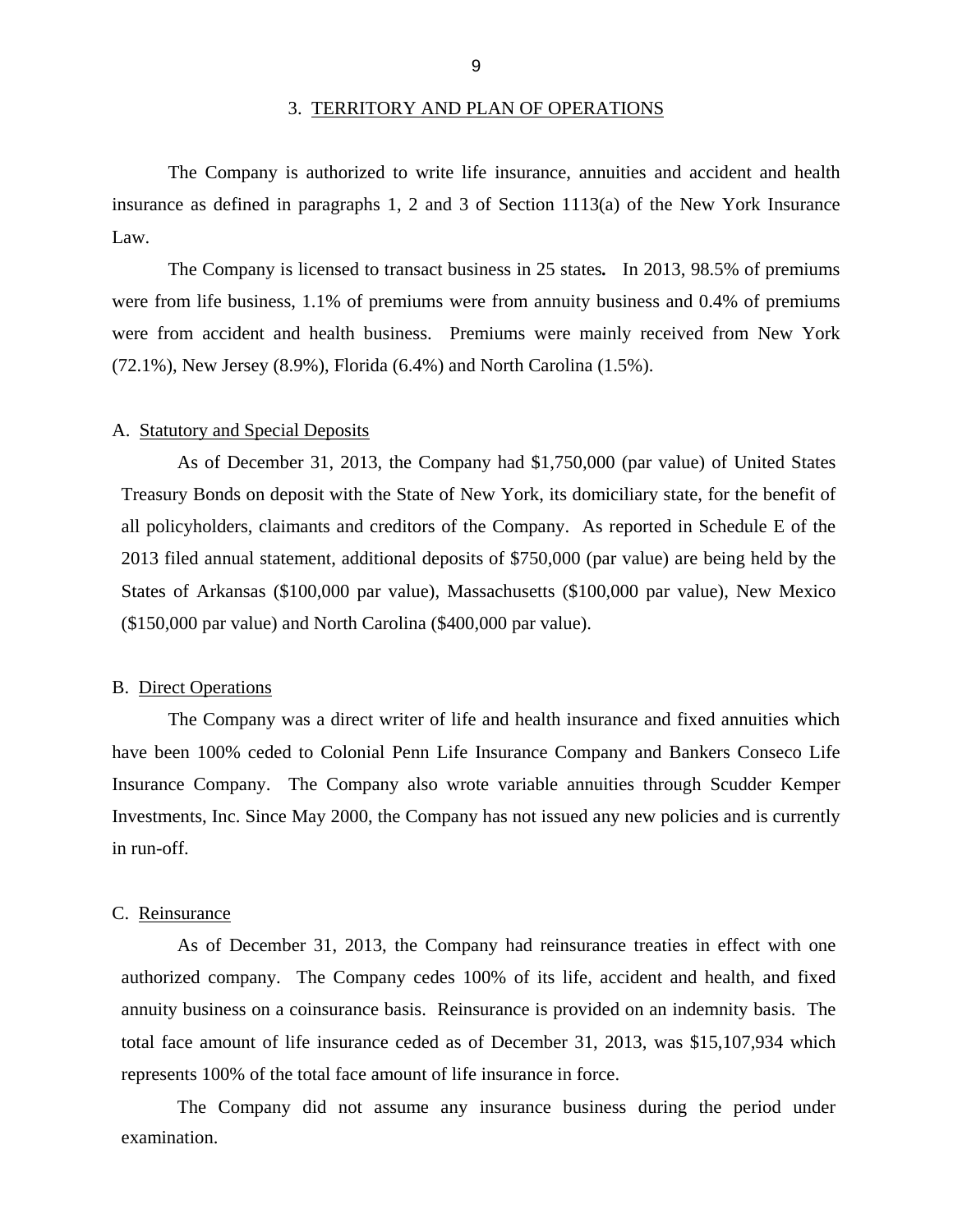Indicated below is significant information concerning the operations of the Company during the period under examination as extracted from its filed annual statements. Failure of items to add to the totals shown in any table in this report is due to rounding.

The following table indicates the Company's financial growth (decline) during the period under review:

|                                        | December 31,<br>2008 | December 31,<br>2013 | Increase<br>(Decrease) |
|----------------------------------------|----------------------|----------------------|------------------------|
| <b>Admitted assets</b>                 | \$28,639,560         | \$35,185,328         | \$6,545,768            |
| Liabilities                            | \$19,829,740         | \$25,564,570         | \$5,734,830            |
| Common capital stock                   | \$2,100,000          | \$2,100,000          | \$<br>$\Omega$         |
| Gross paid in and contributed surplus  | 700,000              | 700,000              | $\theta$               |
| Unassigned funds (surplus)             | 6,009,820            | 6,820,758            | 810,938                |
| Total capital and surplus              | \$8,809,820          | \$9,620,758          | 810,938<br>S.          |
| Total liabilities, capital and surplus | \$28,639,560         | \$35,185,328         | \$6,545,768            |

The majority (63.4%) of the Company's admitted assets, as of December 31, 2013, were derived from Separate Accounts.

The Company's invested assets as of December 31, 2013, exclusive of Separate Accounts, were comprised of bonds (73.7%) and cash and short-term investment (26.3%). The Company's entire bond portfolio, as of December 31, 2013, was comprised of NAIC Class 1 obligations.

For the Separate Accounts, the Company reported total assets of \$22.3 million which consisted of individual variable annuity business.

The following is the net gain (loss) from operations by line of business after federal income taxes but before realized capital gains (losses) reported for each of the years under examination in the Company's filed annual statements: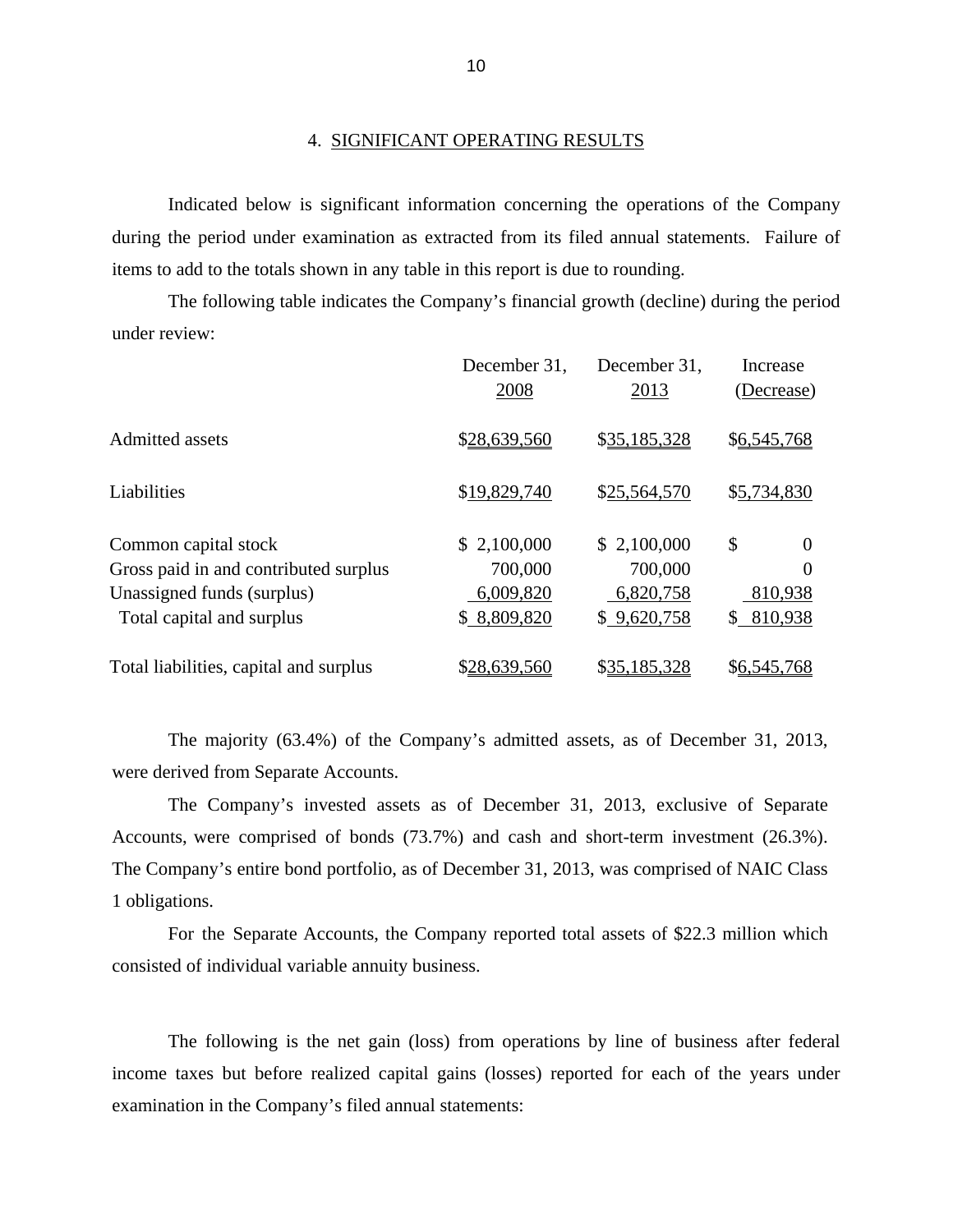|                                   | 2009      | 2010      | 2011      | 2012      | 2013     |
|-----------------------------------|-----------|-----------|-----------|-----------|----------|
| Ordinary:<br>Individual annuities | \$202,981 | \$225,884 | \$144,696 | \$106,446 | \$79,590 |
| Total                             | \$202,981 | \$225,884 | \$144,696 | \$106,446 | \$79,590 |

#### 5. FINANCIAL STATEMENTS

The following statements show the assets, liabilities, capital and surplus as of December 31, 2013, as contained in the Company's 2013 filed annual statement, a condensed summary of operations and a reconciliation of the capital and surplus account for each of the years under review. The examiner's review of a sample of transactions did not reveal any differences which materially affected the Company's financial condition as presented in its financial statements contained in the December 31, 2013 filed annual statement.

### A. Independent Accountants

The firm of Deloitte & Touché, LLP was retained by the Company to audit the Company's statutory basis statements of financial position as of December  $31<sup>st</sup>$  of each year in the examination period, and the related statutory-basis statements of operations, capital and surplus, and cash flows for the year then ended.

 fairly, in all material respects, the financial position of the Company at the respective audit dates. Balances reported in these audited financial statements were reconciled to the corresponding Deloitte & Touché, LLP concluded that the statutory financial statements presented years' annual statements with no discrepancies noted.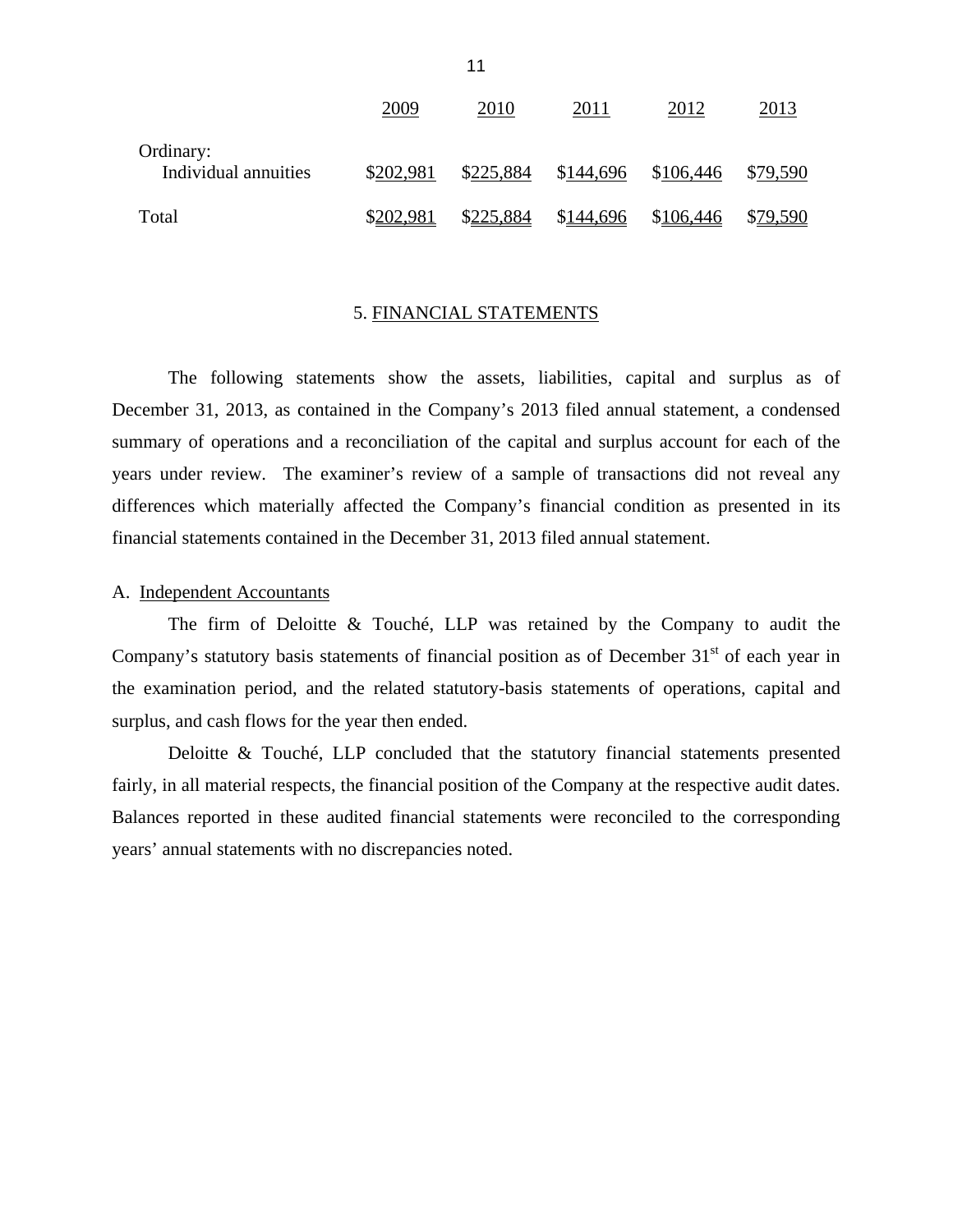## B. Net Admitted Assets

| <b>Bonds</b>                                                            | \$9,297,766  |
|-------------------------------------------------------------------------|--------------|
| Cash, cash equivalents and short term investments                       | 3,323,030    |
| Investment income due and accrued                                       | 140,119      |
| Reinsurance:                                                            |              |
| Other amounts receivable under reinsurance contracts                    | 10,555       |
| Net deferred tax asset                                                  | 83,630       |
| Guaranty funds receivable or on deposit                                 | 14,573       |
| <b>Advanced benefits</b>                                                | 85           |
| From Separate Accounts, segregated accounts and protected cell accounts | 22,315,571   |
| Total admitted assets                                                   | \$35,185,328 |
| C. Liabilities, Capital and Surplus                                     |              |
| Aggregate reserve for life policies and contracts                       | \$ 3,078,412 |
| Contract claims:                                                        |              |
| Life                                                                    | 6,438        |
| Contract liabilities not included elsewhere:                            |              |
| Interest maintenance reserve                                            | 3,095        |
| General expenses due or accrued                                         | 11,000       |
| Transfers to Separate Accounts due or accrued                           | (14)         |
| Taxes, licenses and fees due or accrued, excluding federal income taxes | 7,614        |
| Current federal and foreign income taxes                                | 72,639       |
| Amounts withheld or retained by company as agent or trustee             | 30           |
| Remittances and items not allocated                                     | 17,210       |
| Miscellaneous liabilities:                                              |              |
| Asset valuation reserve                                                 | 1,317        |
| Payable to parent, subsidiaries and affiliates                          | 47,079       |
| Reserve for uncashed checks                                             | 4,181        |
| From Separate Accounts statement                                        | 22,315,571   |
| <b>Total liabilities</b>                                                | \$25,564,570 |
| Common capital stock                                                    | \$2,100,000  |
| Gross paid in and contributed surplus                                   | 700,000      |
| Unassigned funds (surplus)                                              | \$6,820,758  |
| <b>Total Surplus</b>                                                    | \$7,520,758  |
| Total capital and surplus                                               | \$9,620,758  |
| Total liabilities, capital and surplus                                  | \$35,185,328 |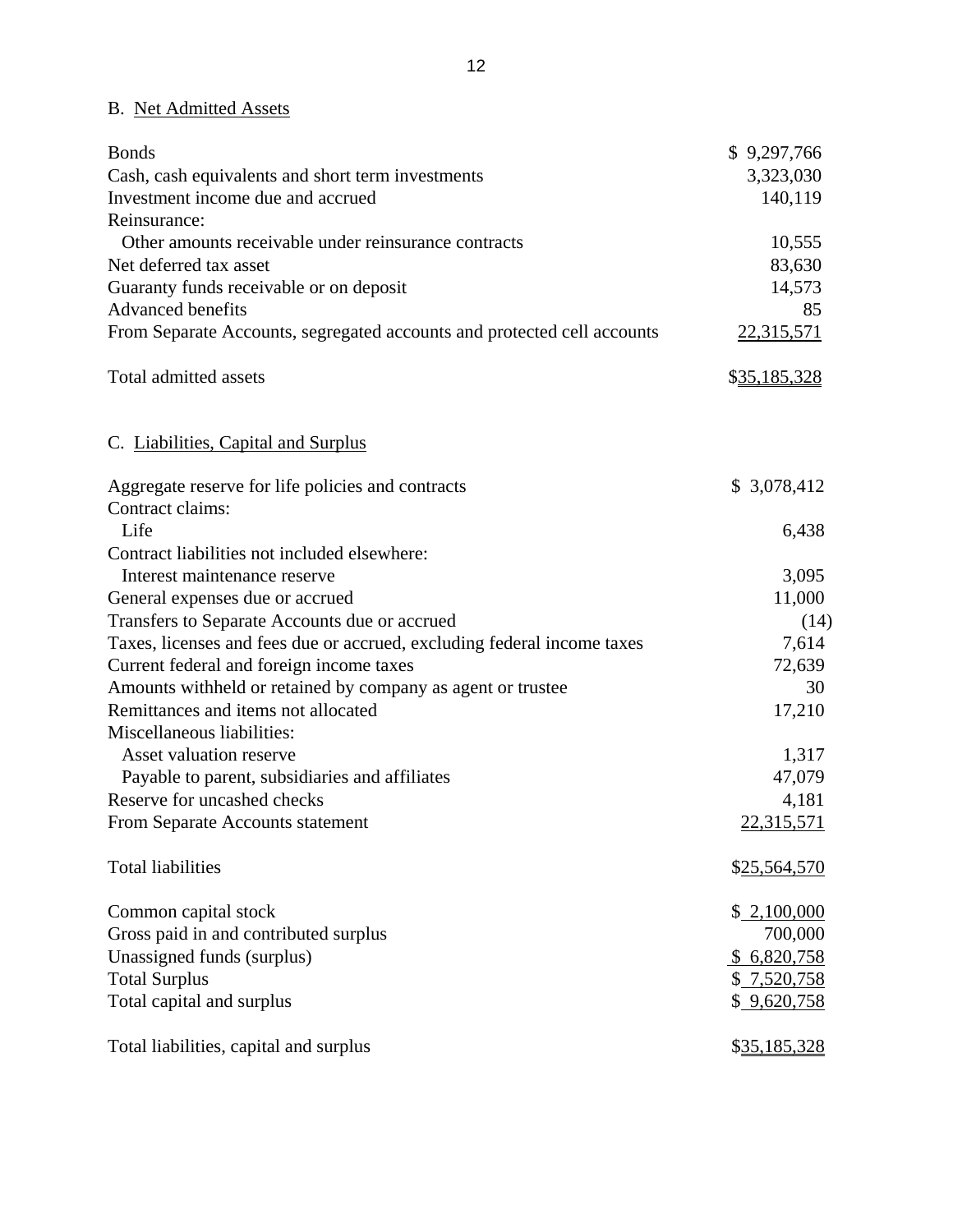### D. Condensed Summary of Operations

|                                                                                                     |                       | 2010                      | 2011                    | 2012                     | 2013                     |
|-----------------------------------------------------------------------------------------------------|-----------------------|---------------------------|-------------------------|--------------------------|--------------------------|
| Premiums and considerations<br>Investment income                                                    | 24,600<br>\$          | 40,400<br>\$              | 12,900<br>$\mathcal{S}$ | 146,400<br>\$            | 12,725<br>\$             |
| Miscellaneous income                                                                                | 342,956<br>126,929    | 280,178<br>138,427        | 347,858<br>139,844      | 336,356<br>134,666       | 308,792<br>145,376       |
| Total income                                                                                        | $$ -494,485$          | $$ -459,005$              | $$ -500,602$            | \$617,422                | $$ -466,893$             |
| Benefit payments<br>Increase in reserves                                                            | \$1,617,946           | \$1,175,336               | \$1,472,501             | \$2,032,350              | \$1,044,043              |
| General expenses and taxes<br>Net transfers to (from) Separate Accounts<br>Miscellaneous deductions | 109,384<br>199599,732 | 93,090<br>15.2349.578)    | 11,636<br>d165643491)   | 181,725<br>(189972018)   | 469,813<br>(20,130,1921) |
| Total deductions                                                                                    | 316,780               | 189,831<br>$\frac{1}{47}$ | 285,088                 | 410,779                  | 289,831<br>$\S_{47}$     |
| Net gain (loss)<br>Federal and foreign income taxes incurred                                        | 177,705<br>\$         | 269,174<br>$\mathcal{S}$  | 8<br>\$<br>215,514      | $\frac{1}{3}$<br>206,643 | 177,062<br>$\mathcal{S}$ |
| Reegain (loss) from operations                                                                      | (25, 277)             | 43,289                    | 70,818                  | 100,197                  | 97,472                   |
| before net realized capital gains                                                                   | 202,981               | $$ -225,884$              | $$ -144,696$            | $$ -106,446$             | 79,589                   |
| Net income                                                                                          | 202,981<br>S.         | $\frac{225,884}{2}$       | $\frac{144,696}{2}$     | $\frac{106,446}{2}$      | $\frac{79,589}{2}$       |

The 2012 premium increase was primarily due to four additional deposits made on variable annuity policies totaling approximately \$135,000. The 2012 benefit payments included three large surrenders of variable annuity policies totaling approximately \$600,000.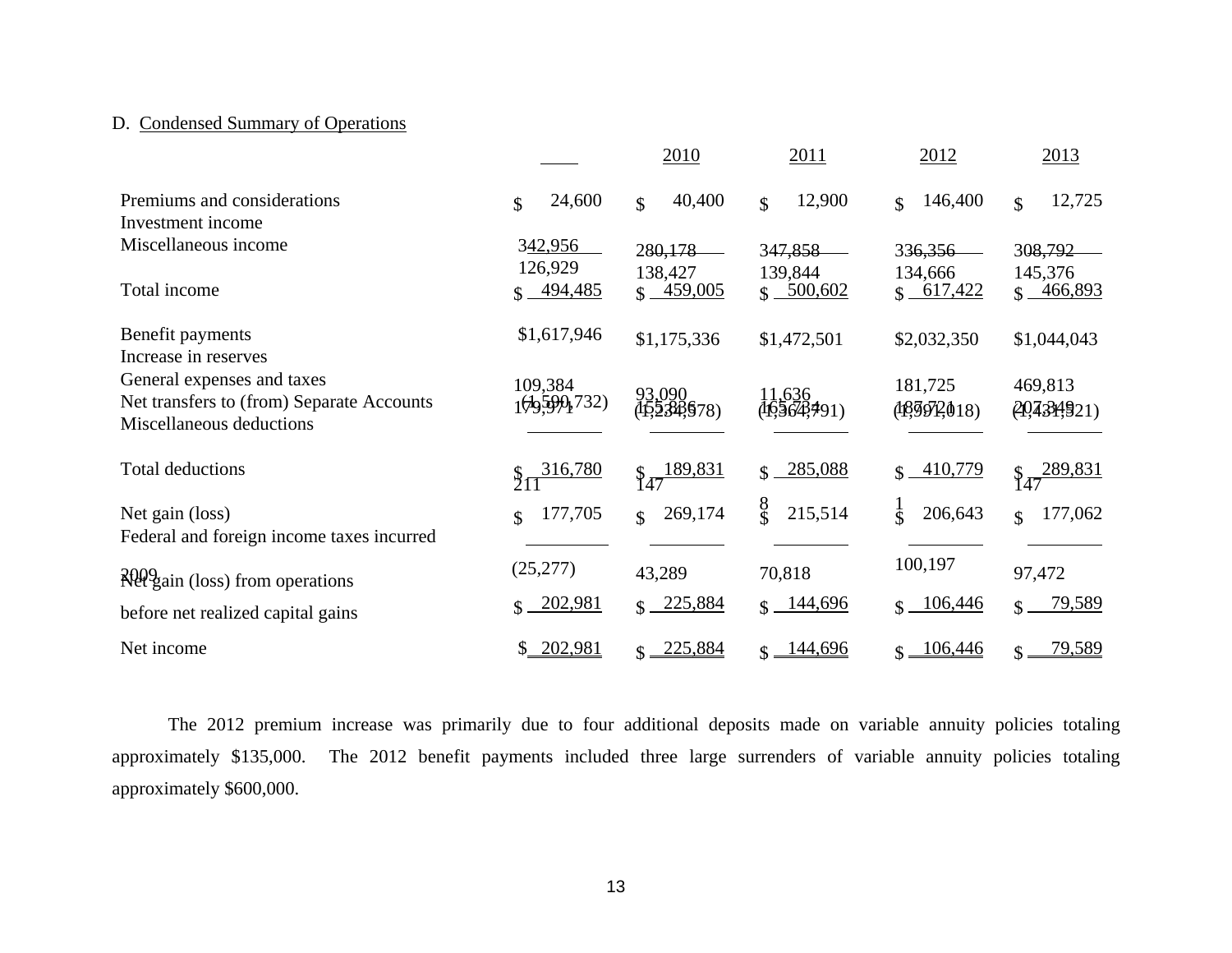### E. Capital and Surplus Account

|                                                                                      |                                       | 2010                   | 2011                              | 2012                     | 2013                |
|--------------------------------------------------------------------------------------|---------------------------------------|------------------------|-----------------------------------|--------------------------|---------------------|
| Capital and surplus, December 31, prior year                                         | \$8,809,820                           | \$8,992,083            | \$9,215,728                       | \$9,365,849              | \$9,525,321         |
| Net income                                                                           | 202,981<br>\$                         | 225,884<br>\$          | 144,696<br>$\mathbf{S}$           | 106,446<br>$\mathcal{S}$ | 79,589<br>\$        |
| Change in net deferred income tax<br>Change in non-admitted assets and related items |                                       |                        |                                   |                          |                     |
| Change in asset valuation reserve                                                    | $(40,426)$<br>22,105 <sup>397</sup> ) | (20, 636)<br>19,911    | 35,053<br>(29, 197)               | 47,969<br>(42,755)       | 61,436<br>(50, 383) |
| Cumulative effect of changes in accounting principles                                |                                       | (1,514)                |                                   |                          | 4,795               |
| Net change in capital and surplus for the year                                       |                                       |                        | (431)                             | 6,331<br>41,481          |                     |
| Capital and surplus, December 31, current year                                       | $\frac{1}{2}82,264$<br>\$8,992,083    | 223,645<br>\$9,215,728 | $\text{\AA}50,121$<br>\$9,365,849 | 159,472<br>\$9,525,321   |                     |

The Company's cumulative effect of changes in accounting principles resulted from the adoption of SSAP No. 101, Income Taxes, A Replacement of SSAP No. 10R and SSAP No. 10, as required by paragraph 37 of SSAP No. 101.

2009